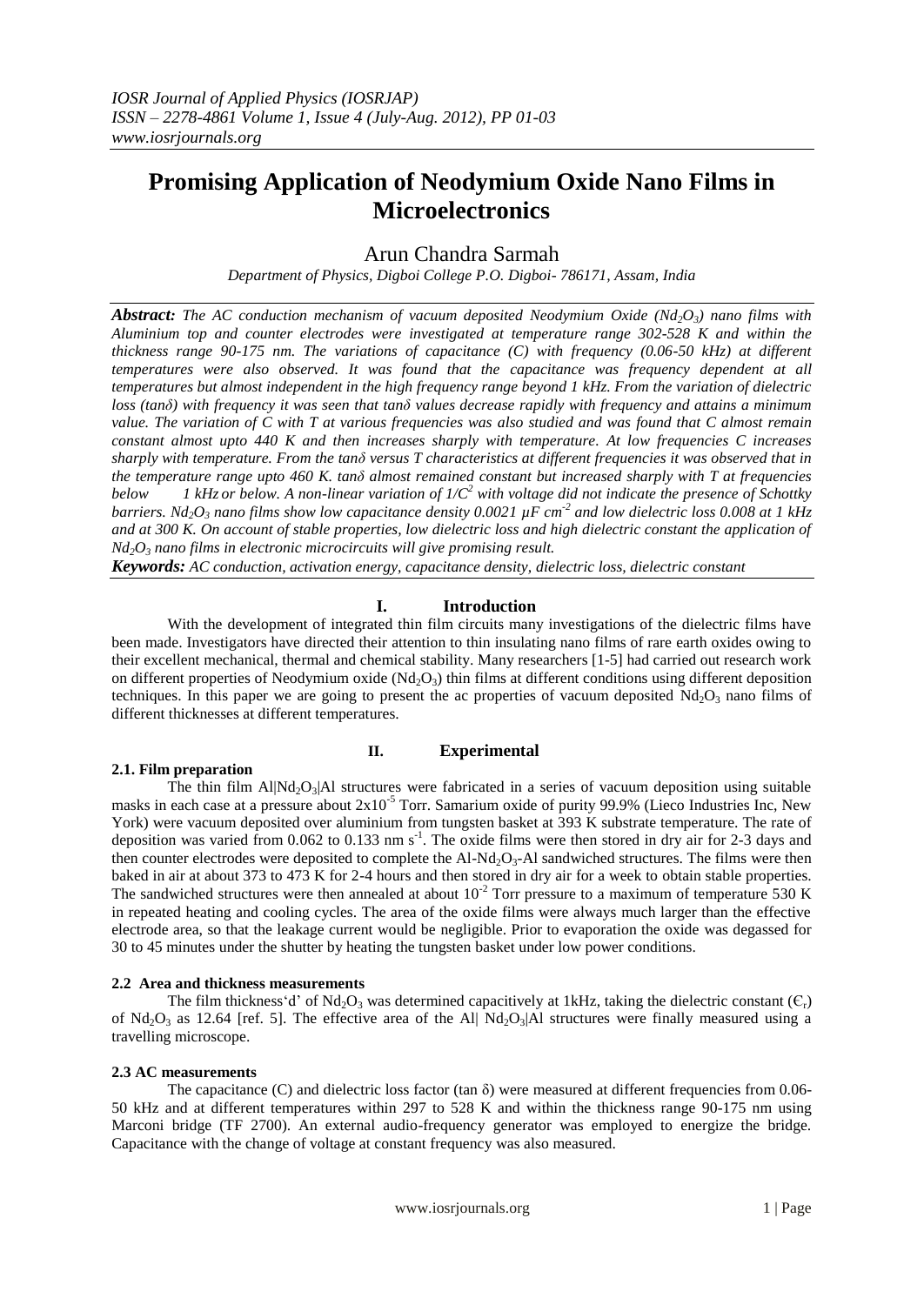#### **III. Results**

The vacuum deposited  $Nd_2O_3$  when examined by the X-ray diffraction methods were found to be amorphous.

#### **3.1 Effect of frequency**

The variation of C with f (0.06-50 kHz) at various temperatures (302-528 K) of thickness 115 nm is shown in Fig. 1. It is observed that the capacitance is frequency dependent at all temperatures but almost independent in the high frequency range beyond 1 kHz.

The variation of tan  $\delta$  with frequency is shown in Fig. 2. The tan  $\delta$  value decreases rapidly with f and attains a minimum value.



#### **3.2 Effect of Temperature**

The variation of C with T at different frequencies within the temperature range 302 to 528 K is shown in Fig. 3. It is seen that the C decreases first with T and then almost remain constant upto 440 K and then increases with T at different frequencies. At low frequency C increases rapidly with T. The variation of tan  $\delta$ with T at different frequencies is shown in Fig. 4. In the temperature range upto about 460 K, tan  $\delta$  almost remain constant but it increases sharply with T at frequencies 1 kHz or below.



The temperature co-efficient of capacity (TCC) was calculated using the relation  $TCC =$  $dC$ 3

The value of TCC was found to vary from (2.5 to 3.25)  $x10^{-2}K^{-1}$  for different film thicknesses at frequency 1 kHz.  $C_{500}$  dT

#### **3.3 Voltage effects**

A non-linear variation of  $1/C^2$  with voltage applied between the two electrodes is observed.

#### **IV. Discussions**

This study clearly indicates that the films prepared are amorphous in nature. The increase of both capacitance and tan  $\delta$  towards the low frequency and in the high temperature region could be attributed to the effect of interfacial polarization in that region. The charge carriers existing in the dielectric film can migrate for some distance under the influence of an applied field. When such carriers are blocked at the electrodes a spacecharge region results. This space-charge region leads to a substantial increase in capacitance towards low